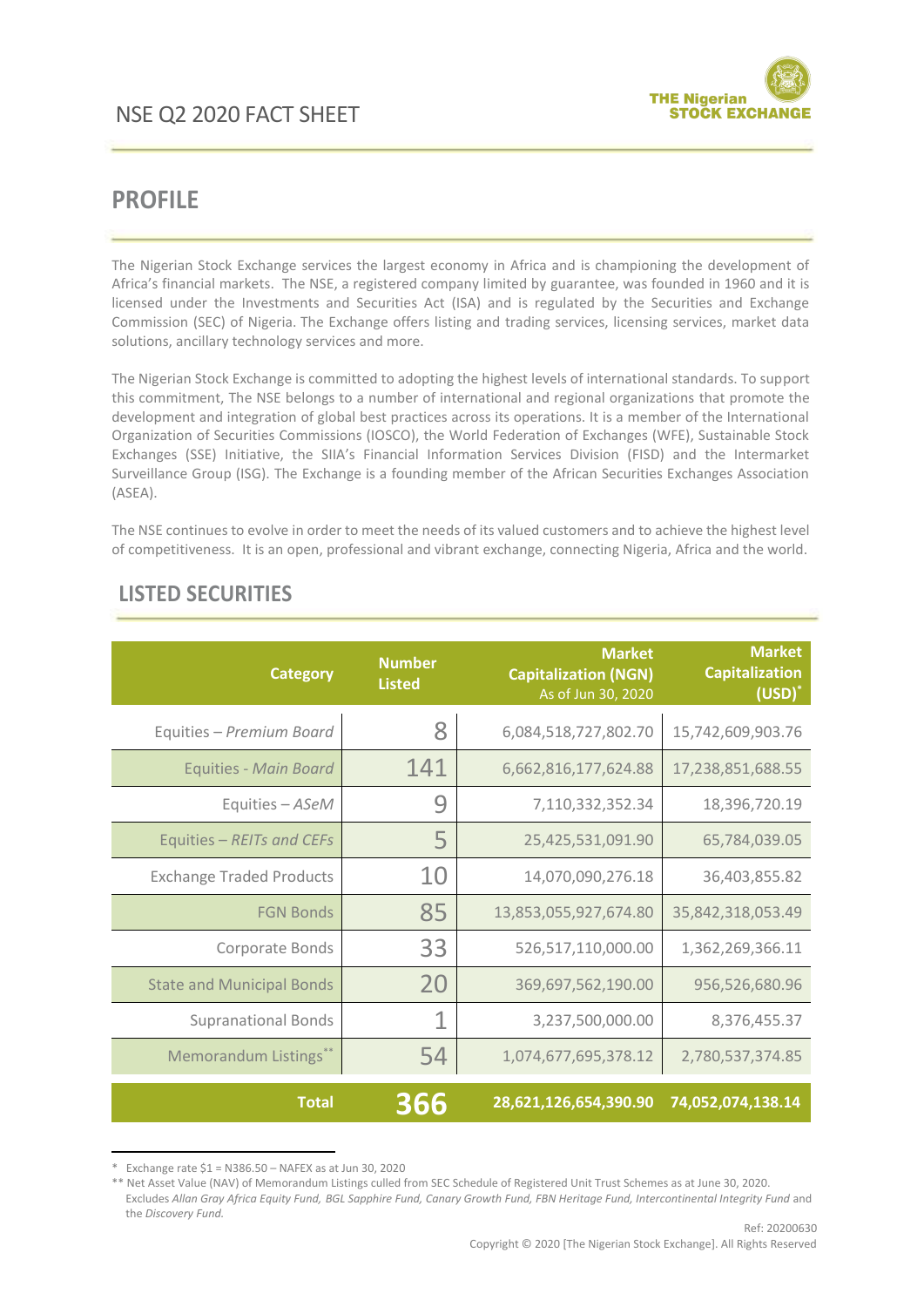

# **FACTS AND FIGURES**

The Exchange's trading hours are from 9:30am to 2:30pm (West Central Africa time). Equities are listed under 11 industry sectors including (i) Agriculture; (ii) Conglomerates; (iii) Construction/Real Estate; (iv) Consumer Goods; (v) Financial Services; (vi) Healthcare; (vii) ICT; (viii) Industrial Goods; (ix) Natural Resources; (x) Oil and Gas; and (xi) Services. The NSE has 13 indices that track market and sector performance; they consist of the *NSE All Share Index* (ASI), the *NSE 30 Index*, the *NSE Pension Index*, the *NSE Banking Index*, the *NSE Consumer Goods Index*, the *NSE Industrial Index*, the *NSE Insurance Index*, the *NSE Oil and Gas Index*, the *NSE Lotus Islamic Index*, the *NSE Premium Board Index*, the *NSE Main Board Index*, the *NSE ASeM Index* and the *NSE Corporate Governance (CG) Index*. The main index is the *NSE 30 Index*.

**Global economic uncertainties remain on the rise as the widespread impact of the novel Coronavirus (COVID-19) continues to take its toll on world economies. Following gradual easing of local and national lockdown measures in Nigeria and resumption of economic activities, market activity on the NSE in the second quarter of 2020 waned slightly from Q1, but was characterized by comparatively lower sell pressures and a reduction in net outflows from the previous quarter.**

**The NSE All Share Index gained 14.92% to close the quarter at 24,479.22 points, from an opening level of 21,300.47 points. Conversely, the average daily value traded across all products on the NSE saw a year on year decline of 43.57% from N5.70 billion (\$15.70 million) in Q2 2019 to N3.22 billion (\$8.33 million) in the period under review. Similarly, the average daily volume of securities traded decreased by 33.92% to 290.77 million units in Q2 2020, from 440.03 million units in Q2 2019.**

**At the end of the quarter, the average price-to-earnings (PE) ratio of The Exchange's listed equities stood at 14.50, compared to 8.49 in the corresponding period of the previous year; while the equity turnover velocity declined to 5.69%, from 10.00% in Q2 2019.**

Visit the Nigerian Stock Exchange website at www.nse.com.ng for more information, or contact us via email at [contactcenter@nse.com.ng.](mailto:contactcenter@nse.com.ng)

| <b>Period</b>                               | 2018                          | 2019                        | Jan - Jun 2020                       |
|---------------------------------------------|-------------------------------|-----------------------------|--------------------------------------|
|                                             |                               |                             |                                      |
| Domestic (%)                                | 49.30%                        | 51.11%                      | 60.48%                               |
| Foreign (%)                                 | 50.70%                        | 48.88%                      | 39.52%                               |
| <b>Total Foreign</b><br><b>Transactions</b> | N1,219.10 bn<br>\$3.35 $bn^+$ | N942.55 bn<br>\$2.59 bn $*$ | N396.63 bn<br>\$1.03 bn <sup>§</sup> |

## **TABLE 1: MARKET FLOWS**

**.** 

 $*$  Exchange rate \$1 = N364.00 - NAFEX as at Dec 31, 2018

 $*$  Exchange rate  $$1 = N364.51 - NAFEX$  as at Dec 31, 2019

<sup>§</sup> Exchange rate \$1 = N386.50 – NAFEX as at Jun 30, 2020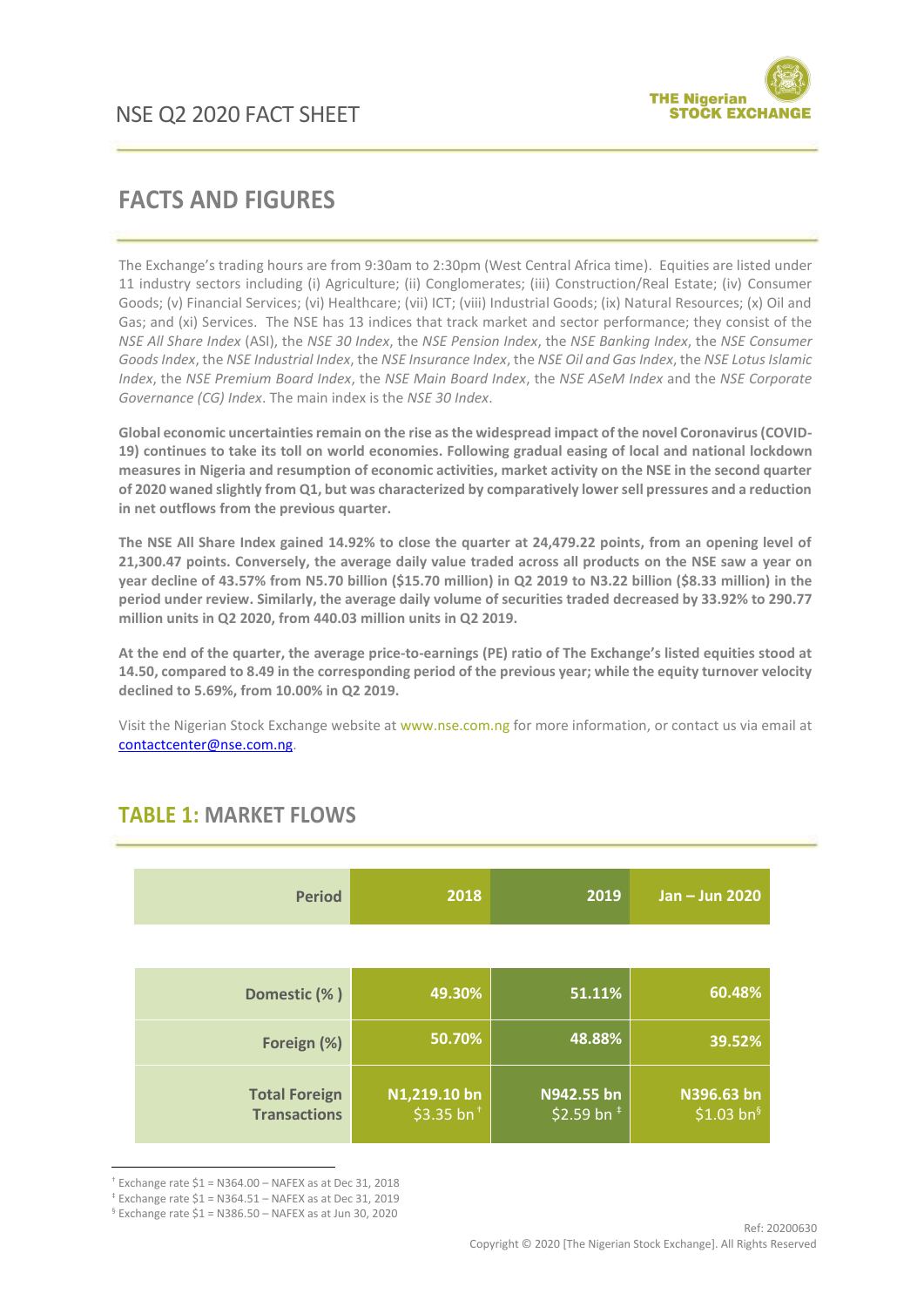

## **TABLE 2: MARKET SNAPSHOT**

|                                                     | Q2 2020                 | 52-Week Change         |
|-----------------------------------------------------|-------------------------|------------------------|
|                                                     | (Jun-2020)              | (Jul-2019 to Jun-2020) |
| Total Market Capitalization**                       | N28.62 tn               | 11.23%                 |
|                                                     | \$74.05 bn              |                        |
| Equities Market Capitalization <sup>++</sup>        | N12.78 tn               | $-3.08%$               |
|                                                     | \$33.07 bn<br>N14.07 bn | 157.20%                |
| <b>ETF Market Capitalization</b>                    | \$36.40 mn              |                        |
|                                                     | N14.75 tn               | 17.96%                 |
| <b>Bonds Market Capitalization</b>                  | \$38.17 bn              |                        |
| NSE-30 Index                                        | 1,052.09                | $-16.21%$              |
| All Share Index                                     | 24,479.22               | $-18.31%$              |
| NSE Premium Board Index                             | 2,125.17                | $-11.31%$              |
| <b>NSE Main Board Index</b>                         | 1,033.03                | $-17.43%$              |
| NSE ASEM Index                                      | 742.08                  | $-5.14%$               |
| <b>NSE Pension Index</b>                            | 953.14                  | $-9.93%$               |
| <b>NSE Banking Index</b>                            | 281.96                  | $-23.14%$              |
| <b>NSE Consumer Goods Index</b>                     | 441.71                  | $-29.02%$              |
| NSE Insurance Index                                 | 129.72                  | 4.82%                  |
| <b>NSE Oil/Gas Index</b>                            | 196.47                  | $-22.41%$              |
| NSE Lotus Islamic Index                             | 1,825.74                | $-7.10%$               |
| <b>NSE Industrial Index</b>                         | 1,103.29                | 1.48%                  |
| NSE Corporate Governance Index                      | 845.36                  | $-23.26%$              |
| NSE-Afrinvest Banking Value Index                   | 768.52                  | $-17.45%$              |
| NSE-Afrinvest High Dividend Yield                   | 1,369.95                | 8.54%                  |
| <b>NSE Meristem Growth Index</b>                    | 1,247.37                | $-17.53%$              |
| NSE Meristem Value Index                            | 1,262.99                | 11.51%                 |
| Total Volume (Q2)                                   | 17.16 bn                | $-32.78%$              |
|                                                     | N189.93 bn              |                        |
| Total Value Traded (Q2)                             | \$491.43 mn             | $-42.59%$              |
| Avg. Daily Volume (Q2)                              | 290.77 mn               | $-33.92%$              |
|                                                     | N3.22 bn                |                        |
| Avg. Daily Value Traded (Q2)                        | \$8.33 mn               | $-43.57%$              |
| Avg. Daily Transactions (Q2)                        | 4,593.32                | 19.64%                 |
| Turnover Velocity (Q1) - Equities (%) <sup>##</sup> | 5.69                    |                        |
| Avg. PE Ratio (Weighted) - Equities                 | 14.50                   |                        |
| No. of Listed Companies                             | 158                     |                        |
| No. of Preference Shares                            |                         |                        |
| No. of Listed Investment Funds <sup>§§</sup>        | 5                       |                        |
| No. of Listed Equities                              | 163                     |                        |
| No. of Listed Bonds                                 | 139                     |                        |
| No. of Listed ETFs                                  | 10                      |                        |
| No. of Listed Securities                            | 366                     |                        |
| No. of Trading Days                                 | 59                      |                        |
| Exchange Rate (Naira:USD)                           | 386.50                  |                        |

**.** \*\* Figure includes equities, ETFs and bonds.

§§ Investment funds include unit trusts, closed-end funds, investment trusts and all collective investment funds.

<sup>††</sup> Figure includes shares listed on ASeM (N7.11 billion market cap).

<sup>‡‡</sup> Total Equity value traded (turnover) divided by Equities market capitalization (WFE).